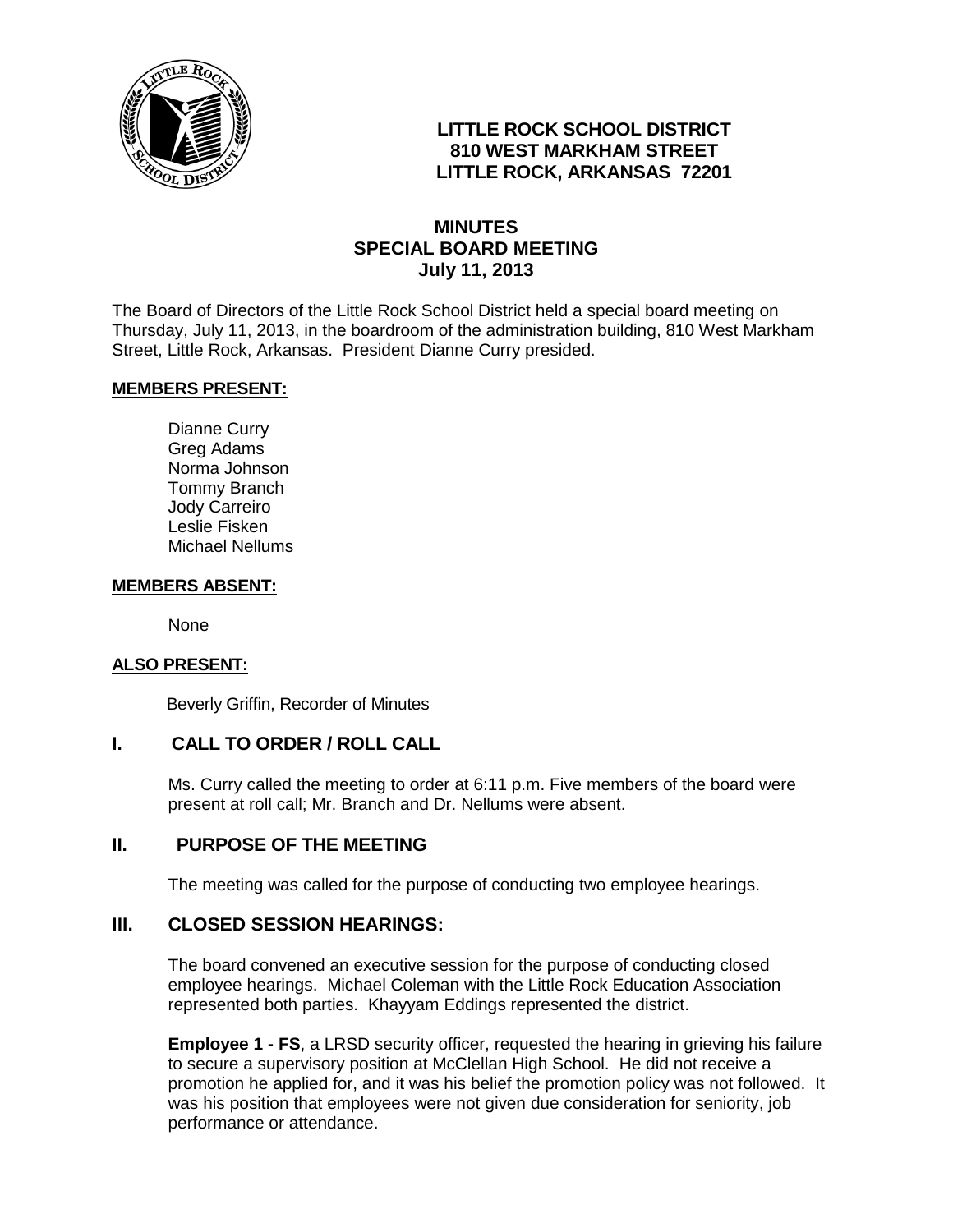The district's position was stated by Khayyam Eddings. The selection process and the established guidelines for promoting current employees were followed. Written documentation was provided for the board's review.

Employee 1 – FS was not selected from the candidates interviewed. He testified to his 26 years of service with the district, and reviewed his responsibilities including supervision of the arrival and departure of school buses and general campus safety. He believed he had the skills required by the job vacancy posting.

Jackie Fells, a security supervisor at Central High since 1997, who was the employee's supervisor and evaluator while he was assigned to Central, was called as a witness. He stated Employee 1 – FS had filled in as a supervisor when Mr. Fells was absent. He testified to his belief that Employee 1 had the skills and knowledge to be a security supervisor.

The board convened for deliberations and reported no action was taken. When the board returned there was a brief discussion regarding additional time for information gathering. No action was taken on that topic.

Mr. Adams made a motion to deny the grievance. Ms. Fisken seconded the motion and it **carried 3-2**. On a roll call vote, Ms. Curry and Ms. Johnson voted no; Mr. Adams, Mr. Carreiro and Ms. Fisken voted yes.

**Employee 2 – JN**, a security officer, was recommended for termination by Bale Elementary School principal, Erika McCarroll. Ms. McCarroll was called to review the evidence and present her concerns and reasons for the recommendation.

Bobby Jones was called as a witness for the district. He reviewed the previous work assignments of Employee 2 – JN, and described several instances of questionable work habits including sleeping on the job, poor hygiene, and poor judgment when supervising students on the campus.

Employee 2 - JN spoke on his own behalf, discussing his 15 years of various assignments in the LRSD. The assignment at Bale was his first ever at the elementary level. He felt overwhelmed at times being responsible for supervising up to 5 classes of students at a time between the cafeteria and the playground. He responded to allegations reported by Ms. McCarroll and Mr. Jones, and stated he had experienced no work-related problems when he worked at McClellan.

The board convened for deliberations at 10:30 p.m. They returned and reported no action had been taken in closed session.

Mr. Carreiro made a motion to support the administration on all counts with the exception of item #5 in the administration's termination recommendation. Mr. Adams seconded the motion, and it **carried 4-0**.

Mr. Carreiro made a second motion to uphold the administration's recommendation for termination. Mr. Adams seconded the motion, and it **carried unanimously**.